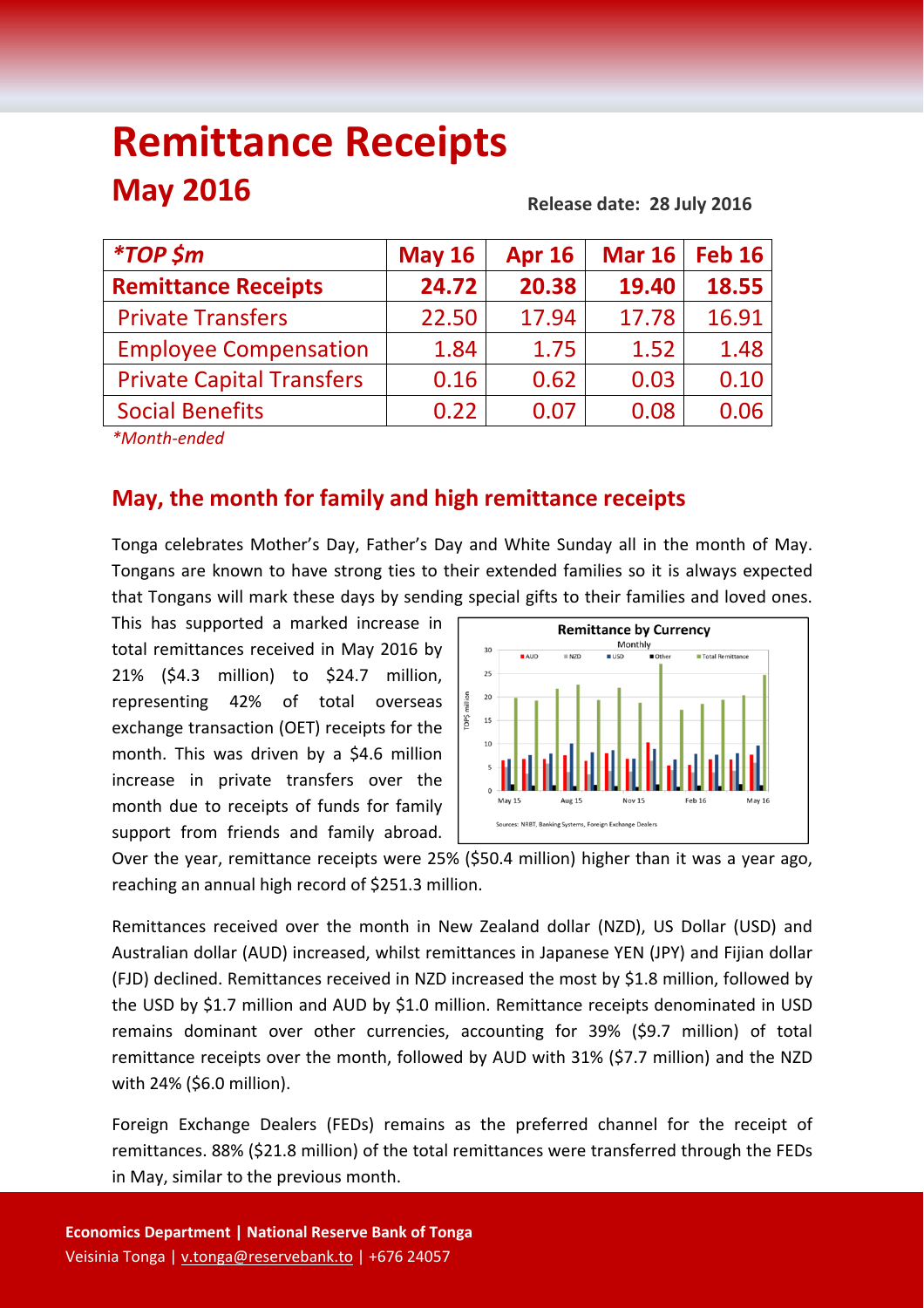#### **Private Transfers**

Private transfers which are mostly personal receipts, represents 91% of total remittance receipts and 38% of the total OET receipts for the end of May. Over the month it rose by 25% (\$4.6 million) to \$22.5 million, driving the overall rise in total remittances. Family support received in USD rose by 25% to almost \$9.0 million during the month reflecting the



strengthening of the US Dollar against the Tongan pa'anga. In addition to the Special Sundays in May, were the annual conferences of the churches of Tonga, the celebration of the Queen Mother's Birthday and some family reunions, all contributing to the monthly increase in private transfers.

#### **Employee Compensation**<sup>1</sup>

Compensation of employees slightly rose by 5% (\$0.09 million) over the month to \$1.8 million. Recognised Seasonal Employer Scheme (RSE) workers overseas increased by \$0.05 million, whereas the other wages and salaries rose by \$0.04 million mostly from local experts serving foreign organisations. Over the year, employee compensation reached a total of \$17 million, of which \$7.0 million are receipts from RSE workers and the remaining \$10 million was from other compensation of employees including local experts serving foreign organizations.

#### **Private capital transfers & Social benefits**

Other private transfers for capital expenditures fell by \$0.5 million in June to \$0.2 million, whereas social benefits such as pensions received by individuals rose from \$0.07 million in April to \$0.2 million in May. Private capital transfers and social benefits represented only 2% of the total remittance receipts.

#### **Outlook**

Remittance receipts are anticipated to remain at high levels in the upcoming months as it approaches the annual church conference of the Free Wesleyan Church and the Toloa  $150<sup>th</sup>$ Anniversary in June. The NRBT will continue to closely monitor the remittance receipts given it is the largest source of foreign exchange inflow to the economy as well as the positive social safety net effect and the additional income it provides to households.

 $1$  Employee compensation is the sum of wages and salaries from the Recognised Seasonal Employer (RSE) program and other Tongan residents working short term overseas.